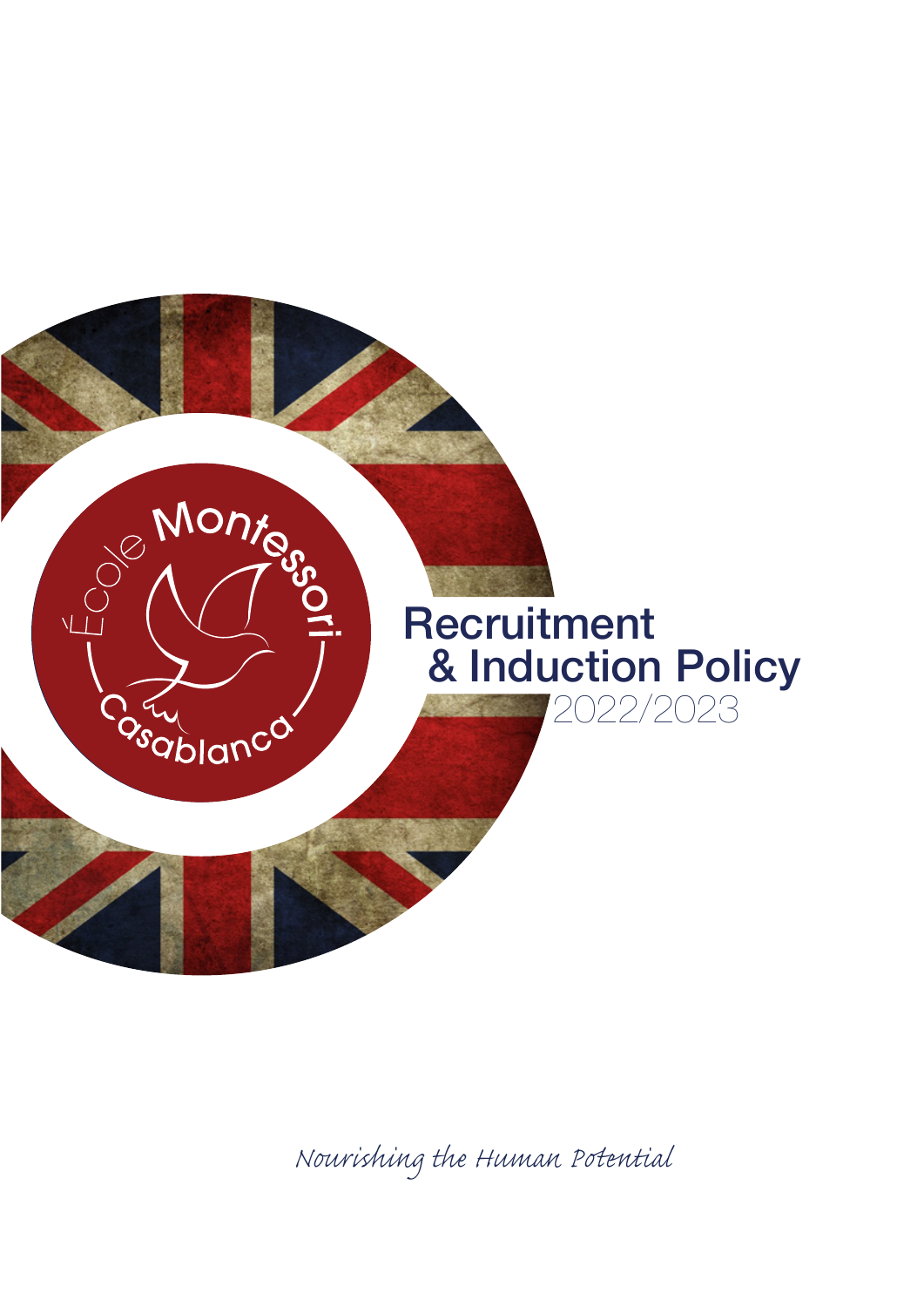

# Recruitment & Induction Policy

### Introduction

The safe recruitment of staff is the first step to safeguarding and promoting the welfare of the children in education. EMC is committed to safeguarding and promoting the welfare of children and young people and expects all staff and volunteers to share this commitment. It is recognised that this can only be achieved through sound procedures, good inter-agency cooperation and the recruitment and retention of competent, motivated employees who are suited to, and fulfilled in the roles they undertake.

### **Overview**

This policy acknowledges that there are UK statutory requirements that should be followed, where possible in accordance with Moroccan Legislation, for the appointment of staff in schools. Although these requirements may change from time-to-time, they must be met. In accordance with this, it is important to review this policy on an annual basis.

# Equal opportunities

The school will ensure that no job applicant or employee is discriminated against on the grounds of race, gender, religion, nationality or disability and we will proactively monitor and review this over time, and make changes where required to address any imbalance. Recruitment and selection procedures and practices are regularly reviewed to ensure that no individual is put at a disadvantage either directly or indirectly.

In accordance with the spirit of this policy statement, employees are given an equal opportunity to progress within the organisation, and this will be monitored and reviewed on an ongoing basis by the school, with changes made where necessary to address any imbalance.

# Safe Recruitment Policy

## Prospective Applicants

Prospective applicants will be supplied, as a minimum, with the following:

- The school's Safeguarding Policy
- The school's Recruitment Policy (this document)

All prospective applicants must submit a curriculum vitae.

## The Interview Process

The interviewing process will happen face to face when possible, or online (when the candidate cannot attend an interview in person) and will have at least three stages. The applicant will first be interviewed by the Head of School. The second interview will take place with a member of the School Leadership Team.

Decisions about moving the recruitment process forward following the interviews will be with the Head of School for all positions.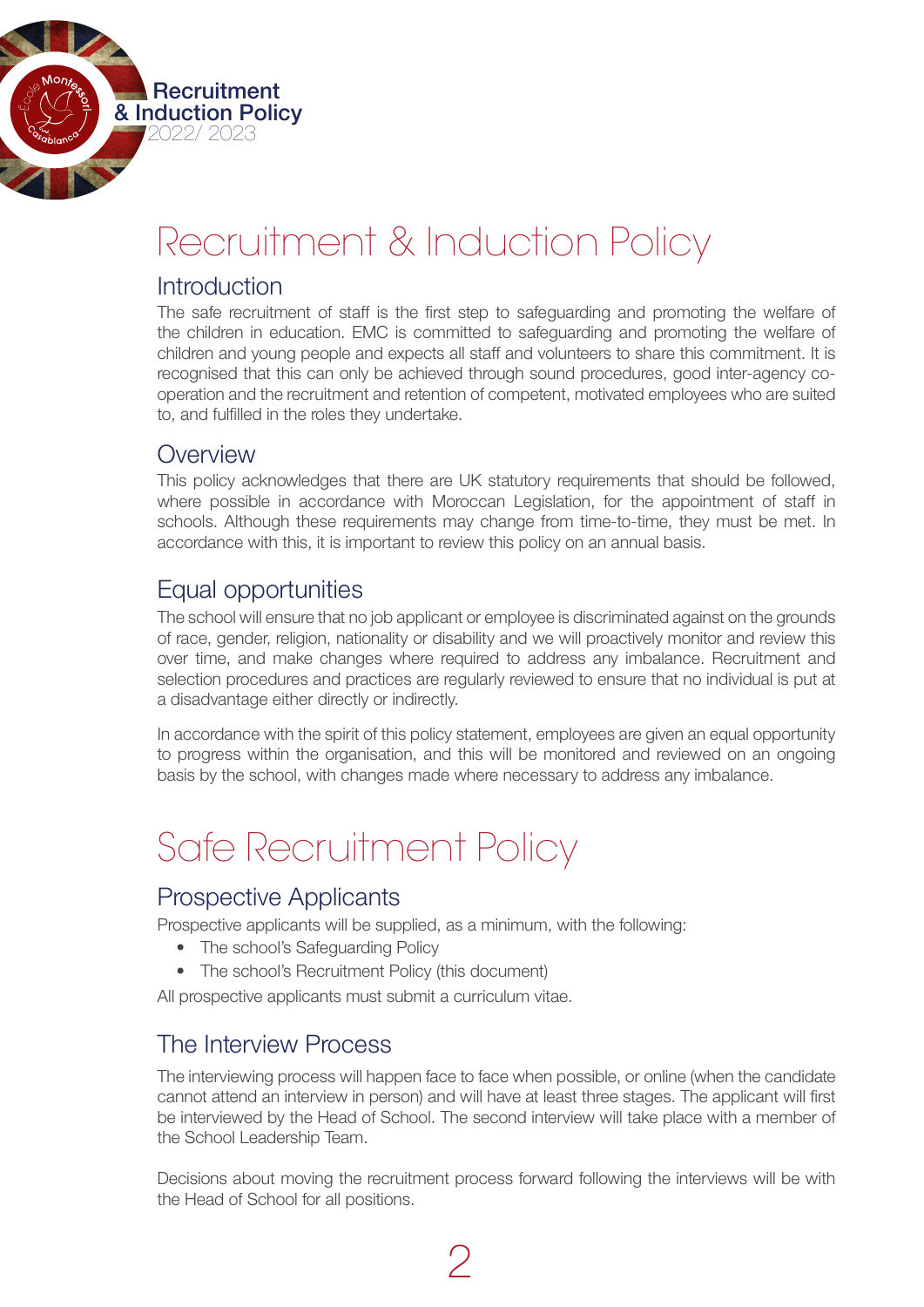

# Short–listing and References

Short-listing of candidates will be against the personal specifications for the post. The candidates' professional references are always contacted before finalizing the recruitment, so that any discrepancies can be probed during the selection stage.

At least three references will be sought directly from the referee, preferably a previous manager. References or testimonials provided by the candidate can be accepted directly from the referee. Referees will always be contacted by telephone or email. A detailed written note will be kept of such exchanges.

Where necessary, previous employers who have not been named as referees will be contacted in order to clarify any anomalies or discrepancies. A detailed written note will be kept of such exchanges.

Referees will always be asked specific questions about the candidate's:

- ability to teach to a high standard
- ability to work as a member of a team
- level of professional conduct
- attitude to work and whether they were a positive influence on others
- suitability for working with children and young people

• any disciplinary warnings, including time-expired warnings, and warnings that relate to the safeguarding of children

• the candidate's general suitability for this post.

# Applicant Checks

All successful applicants are required:

- to provide proof of identity
- to supply a Curriculum Vitae that covers all periods of employment
- to supply the necessary documents to enable the school to carry out a DBS check and receive satisfactory clearance (for UK based staff)
- to supply a recent police check (dated within 3 months of application)
- to provide written references if possible
- to provide the contact details of three referees
- to provide evidence of qualifications (the original certificates, degrees and undergraduate transcript)
- to complete a declaration of medical fitness

Upon arrival, the school will apply for a work permit for all staff from outside Morocco.

# Employment Offer

It may be possible to negotiate a provisional start date with the preferred candidate, however, with the exception of DBS disclosures, the checks detailed above must all be completed BEFORE a person's appointment is confirmed. In the case of DBS disclosures, the certificate must be obtained before or as soon as practicable after appointment.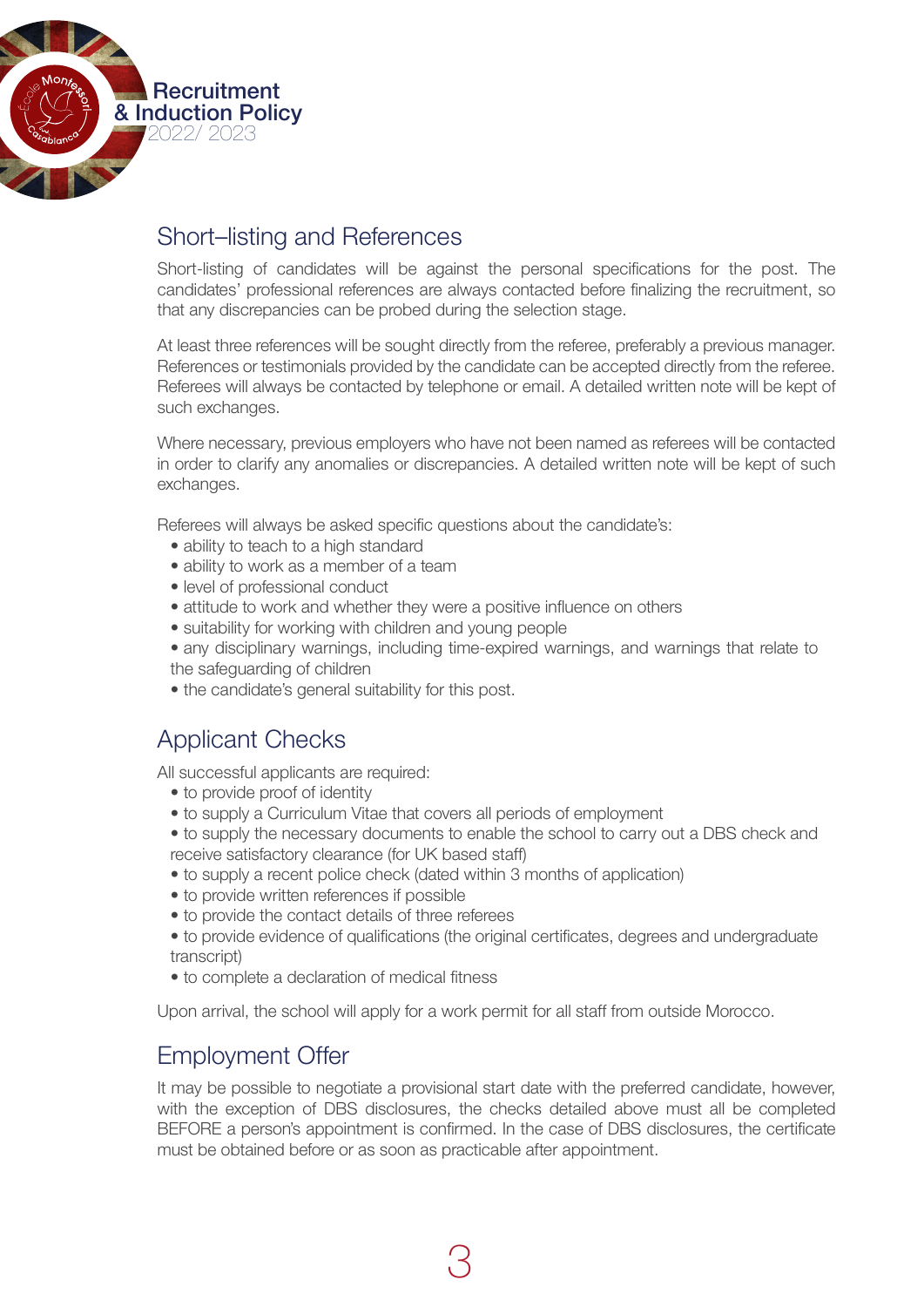

# Staff Handbook and Staff Code of Conduct

In addition to signing work contracts, staff will also be asked to sign the internal regulations when they arrive at EMC, before the school year begins. The internal regulations stipulate all of the expectations in regard to work conditions and should be referred to at any point when you are unsure of the expectations in regard to work. The Staff Handbook will be updated each year and staff will be required to sign them at the start of each year.

Where a member of staff has been removed from their position as a result of breaches of standard child safeguarding practice, the school will be obliged to inform the appropriate authorities (Refer Child Safeguarding Policy) of the circumstances relating to their dismissal and will take action to do this within a maximum period of one month from the time of dismissal.

# Induction Policy

# Induction of New Teachers at EMC

The purpose of this policy is to ensure that all teachers are aware of what is involved in the induction process at EMC, but also to ensure a smooth and efficient start for all new members of staff.

Safeguarding Children and Child Protection will feature prominently in every induction programme.

## **Overview**

The induction of new teachers at EMC is vital for the wellbeing of our staff and children and can set the foundation for the success of any appointment. We understand that starting work in a new environment may be a challenge if enough procedures and protocols are not in place. The leadership team will ensure that every new member of staff is given the appropriate time, support and attention during the induction period. This will be done in accordance with their experience, abilities and based on the position held in the school at the time of the appointment.

The arrangements made for introducing a new employee to the duties of the post, and to the school, provide the foundation for successful and safe contributions to the school. The Induction Programme is designed to help new employees become familiar with the requirements of their position and to learn about the school culture, ethos, priorities, aims and working practices effectively and efficiently so that they become knowledgeable and confident as quickly as possible.

# Main Objectives for the Induction

- Ensure the new member of staff feels comfortable in the new working environment, and is ready to start work and give his/her best;
- Ensure the new member of staff is well aware of school policies and procedures, knows his\her line manager and is aware of all relevant routine practices in the school related to the school's expectations;
- Enable the colleague to contribute to improving and developing the overall effectiveness of the school, raising pupil achievement and meeting the needs of pupils, parents and the wider community;
- • Contribute to the colleague's sense of job satisfaction and personal achievement.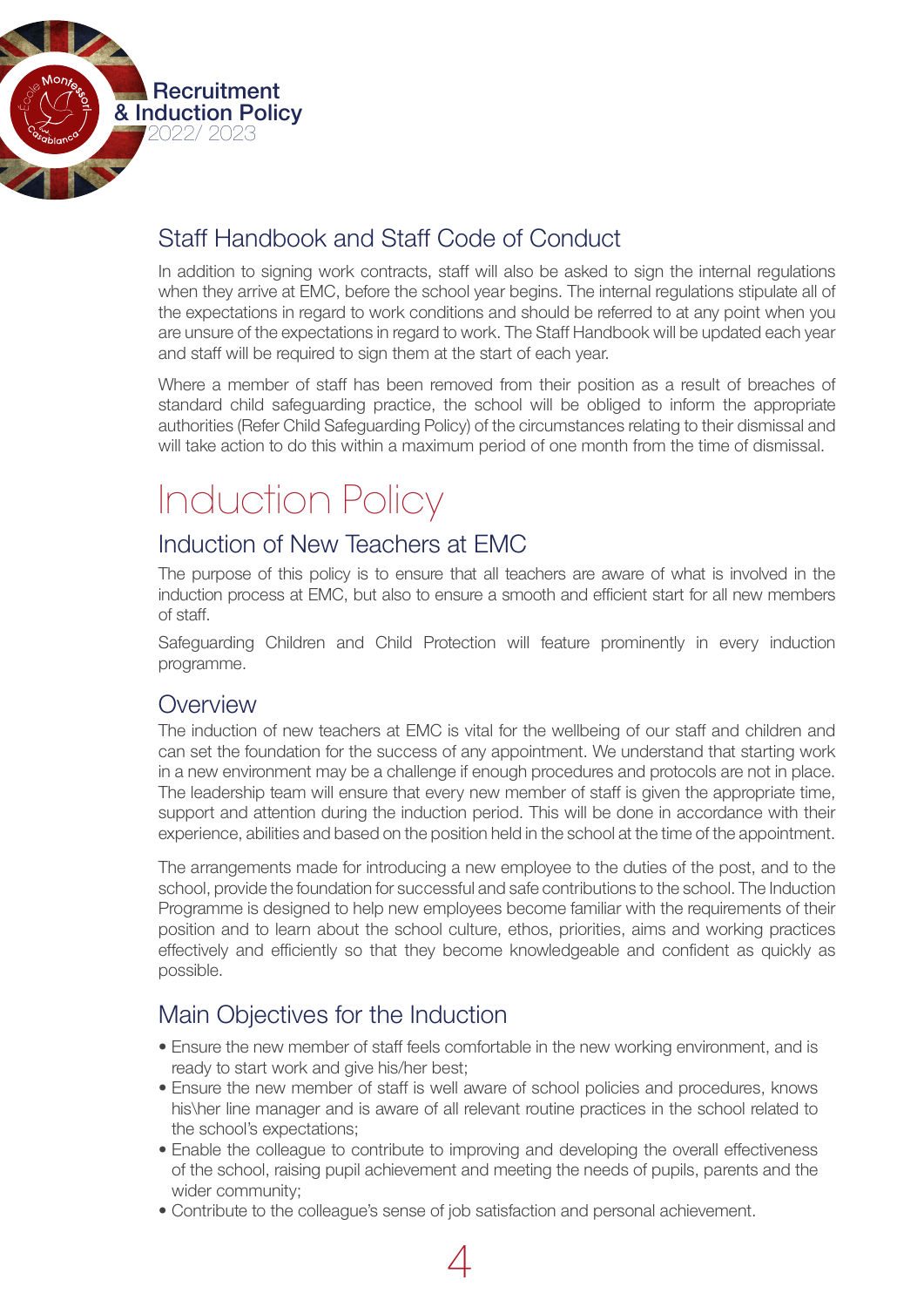

# Induction Programme Timeline

The induction programme will start immediately after the appointment has been made and will continue throughout the probation period.

### **STEPS AND SPECIFIC ACTIONS (WITHIN THE TIMELINE)**

**1• AFTER THE JOB HAS BEEN OFFERED (Before the start of the induction process):**

- All relevant checks will be done by the school (DBS, prohibition from teaching or management checks, etc....);
- If the above are confirmed and clear, the newly appointed member of staff will be put in contact with the relevant line manager (via email) and sharing of information will start;
- The new member of staff will have to complete Educare online courses, which will be requested by the school before the beginning of the academic year;

• The new member of staff will have to complete all of the documents and forms in the staff recruitment folder as requested by HR;

**2• AUGUST INDUCTION PERIOD (Before the actual induction week starts, when possible):** 

- Support with getting accommodated with the city and country customs/traditions
- Support with all the paper-work for the work permit

#### **3• AUGUST INDUCTION PERIOD (The actual induction week):**

- Provide information and training on the school's policies and procedures;
- Provide Child Protection information including outlining responsibilities;
- Explain the school's Staff Code of Conduct to ensure that all staff new to the school understand what is expected of them at the school and gain support to achieve those expectations;
- Identify and address any specific training needs.

#### **THE INDUCTION PROGRAMME WILL ALSO INCLUDE:**

- A meeting with the School Leadership Team
- Signing that the Handbook (including all school policies and procedures) has been read and understood;
- Explanation of help and support available;
- Details of other relevant individuals with responsibilities for induction.

## Management and Organisation of Induction

#### Responsibility for Induction

The Head of School is responsible for the overall management and organisation of induction of new teacher employees.

The Leadership Team is responsible for the overall management and induction of teachers in the area of finding accommodation, supporting with bank account, medical checks and all other non-academic areas.

- Make arrangements to ensure that a new member of staff is welcomed;
- Ensure that immediate needs are identified before taking up the position, where possible;
- Provide, if appropriate, a tour of the school and information about facilities, answering questions and giving practical advice;
- Introduce key personnel;
- Ensure that an Induction Programme is provided, delivered and evaluated.

5